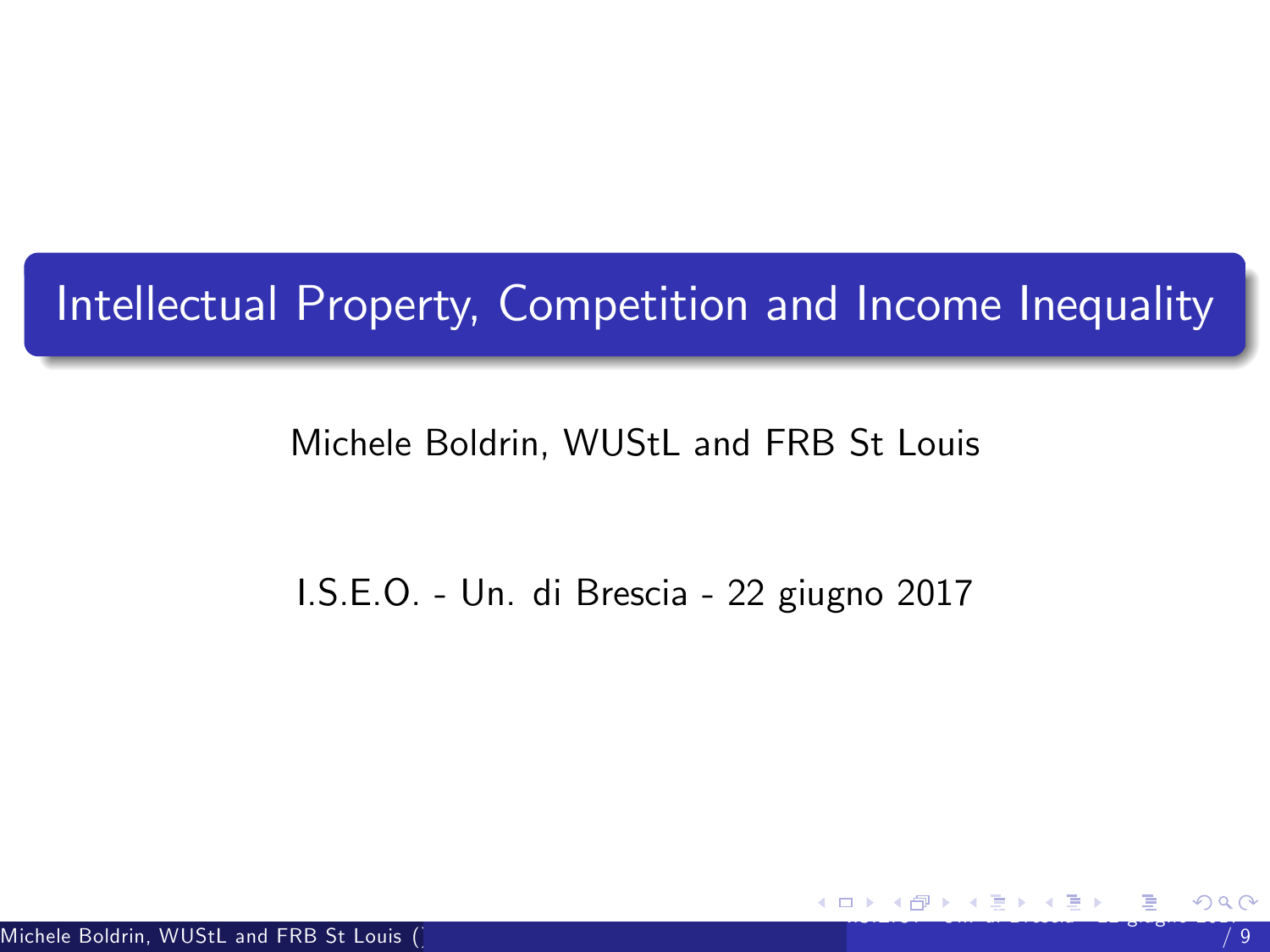<span id="page-1-0"></span>Which relation between competition & innovation?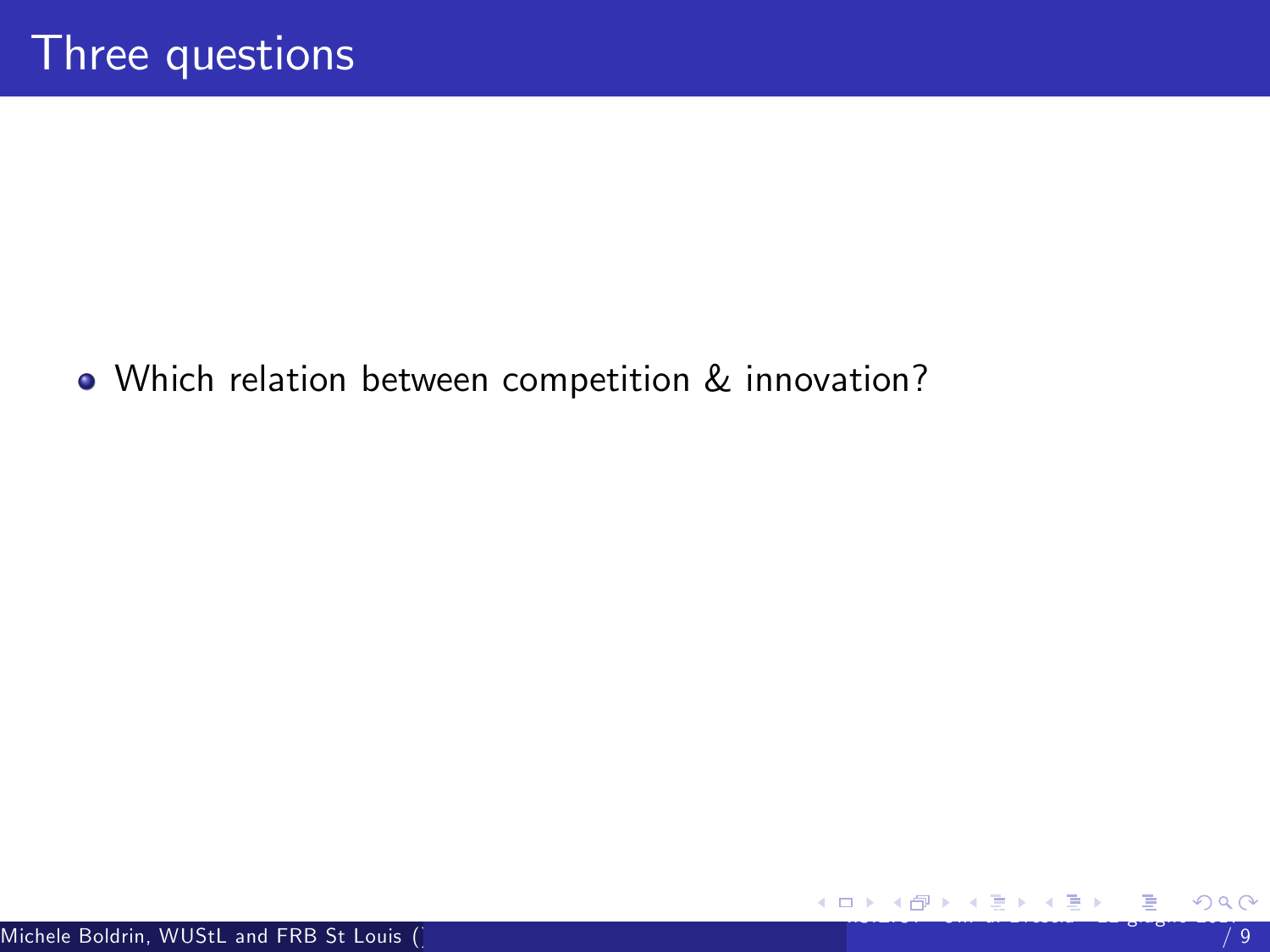- Which relation between competition & innovation?
- <span id="page-2-0"></span> $\bullet$  How to approach the "IP conundrum", from a policy perspective?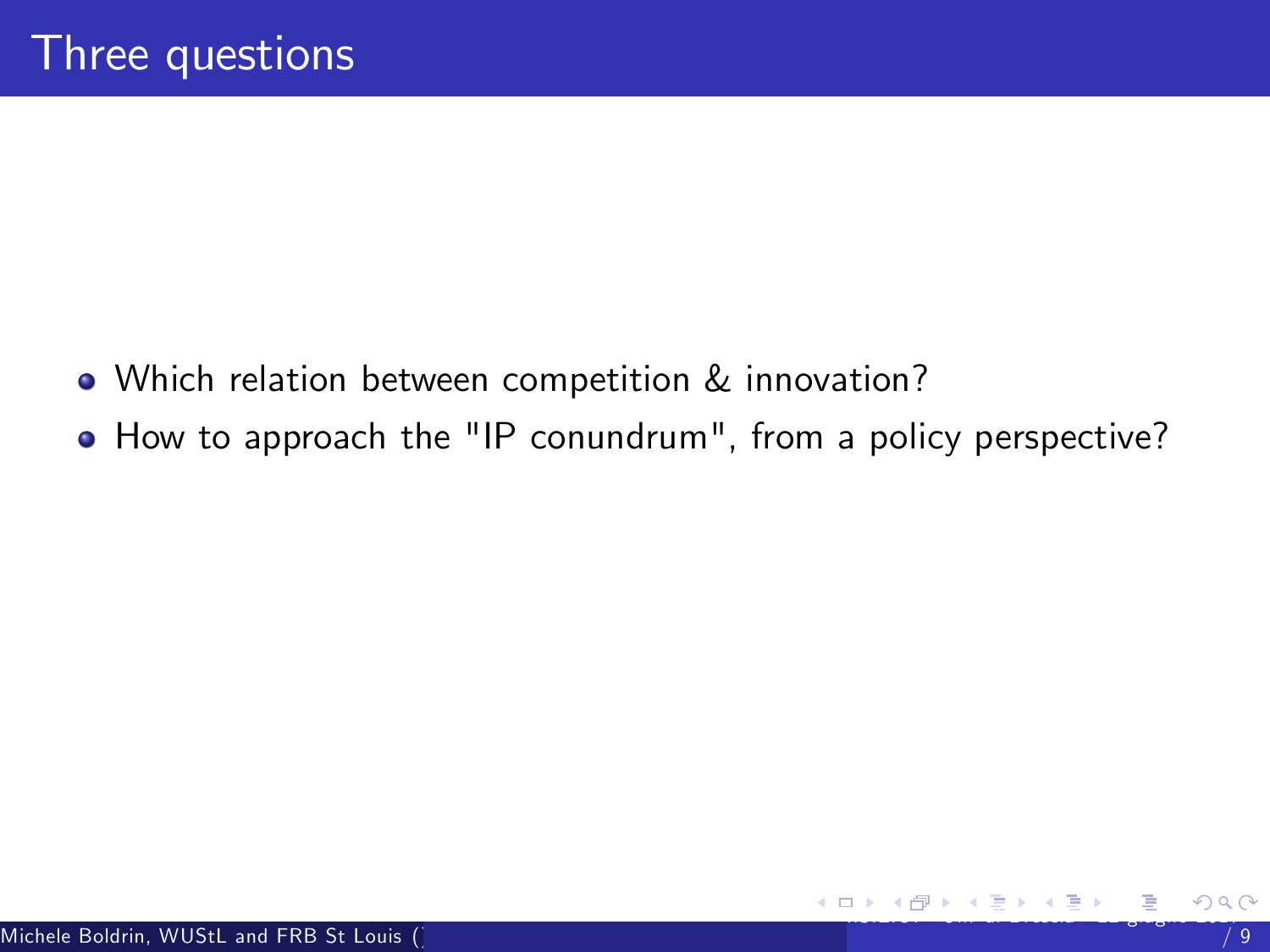- Which relation between competition & innovation?
- How to approach the "IP conundrum", from a policy perspective?
- <span id="page-3-0"></span>• Is there a relation between globalization, strenghtening of IP and increasing income inequality?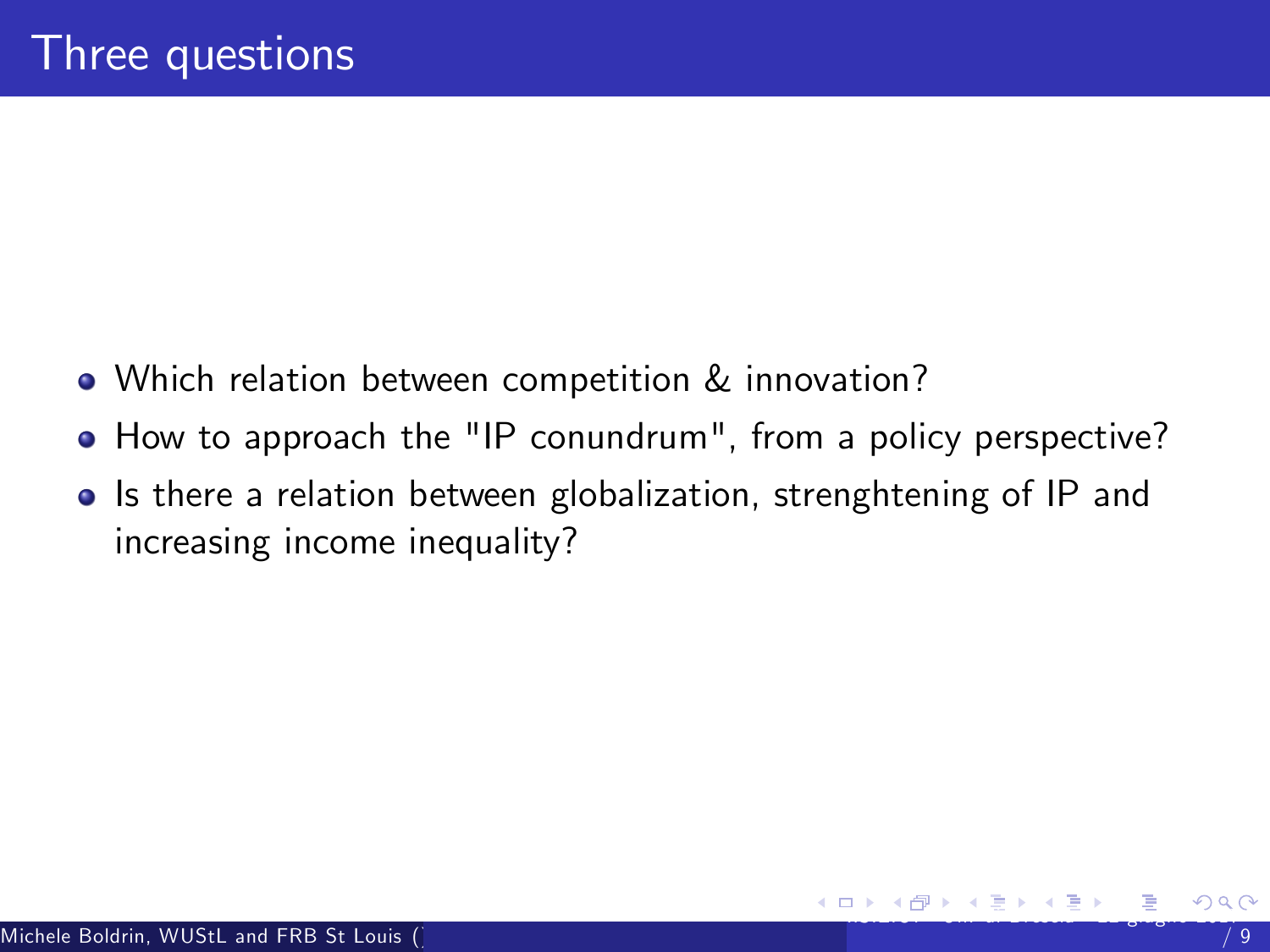<span id="page-4-0"></span>• In the long-run (which comes quickly) innovation is driven mostly by competition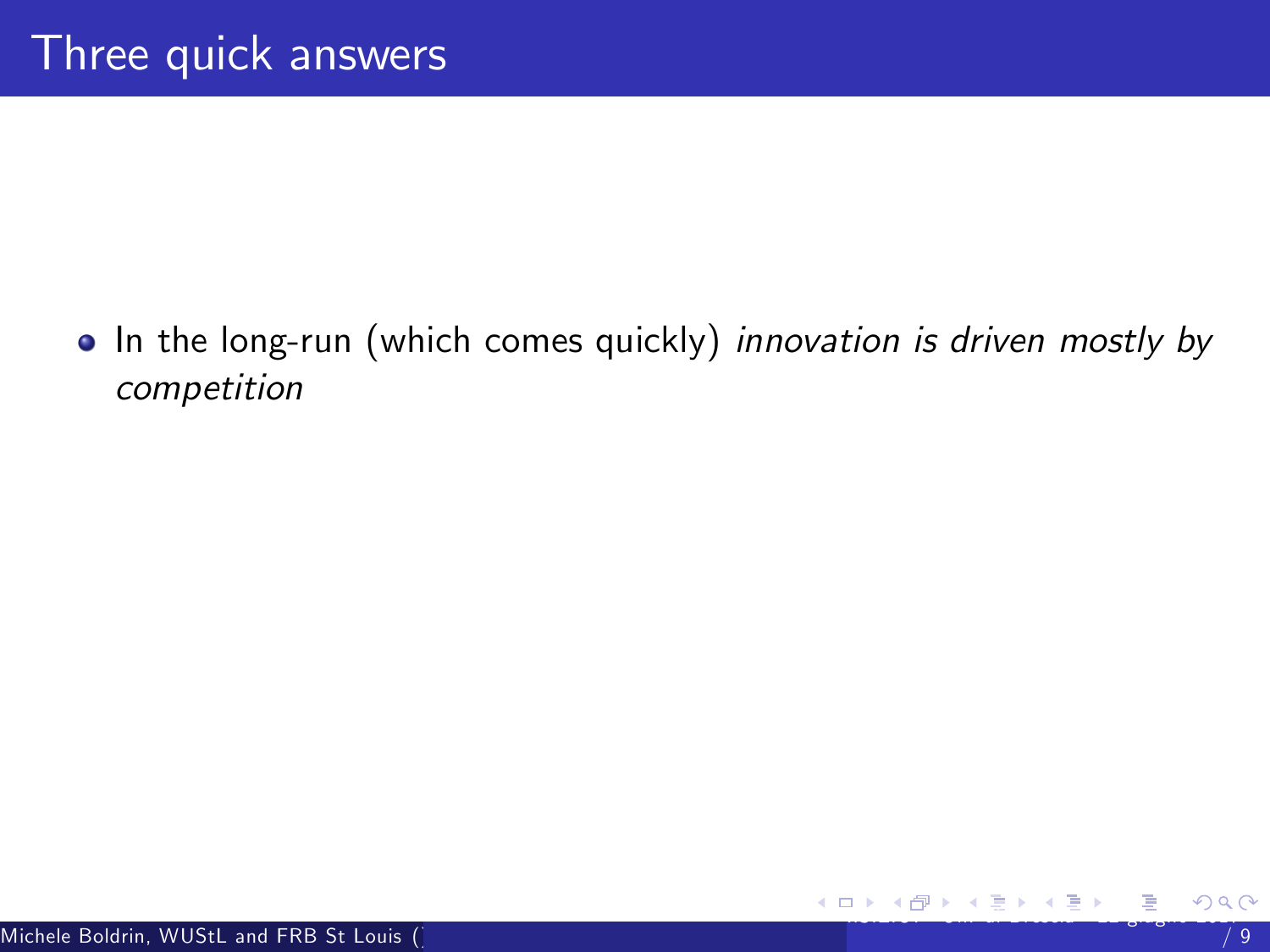- In the long-run (which comes quickly) innovation is driven mostly by competition
- <span id="page-5-0"></span>By approaching the IP-induced distortions the same way we approached those induced by trade barriers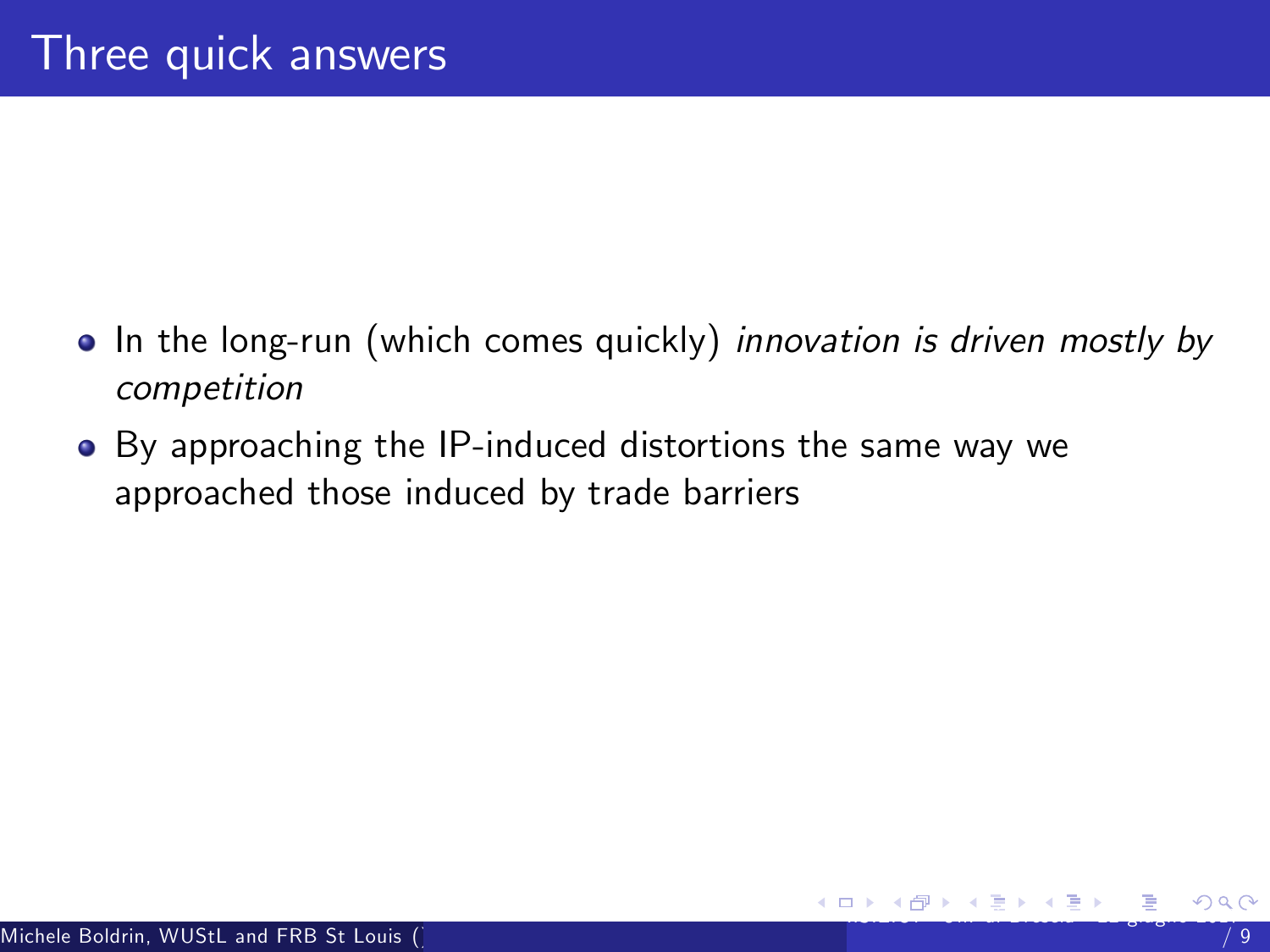- In the long-run (which comes quickly) *innovation is driven mostly by* competition
- By approaching the IP-induced distortions the same way we approached those induced by trade barriers
- <span id="page-6-0"></span>• There is: distortions from IP protection are magnified in a global context (winner takes all)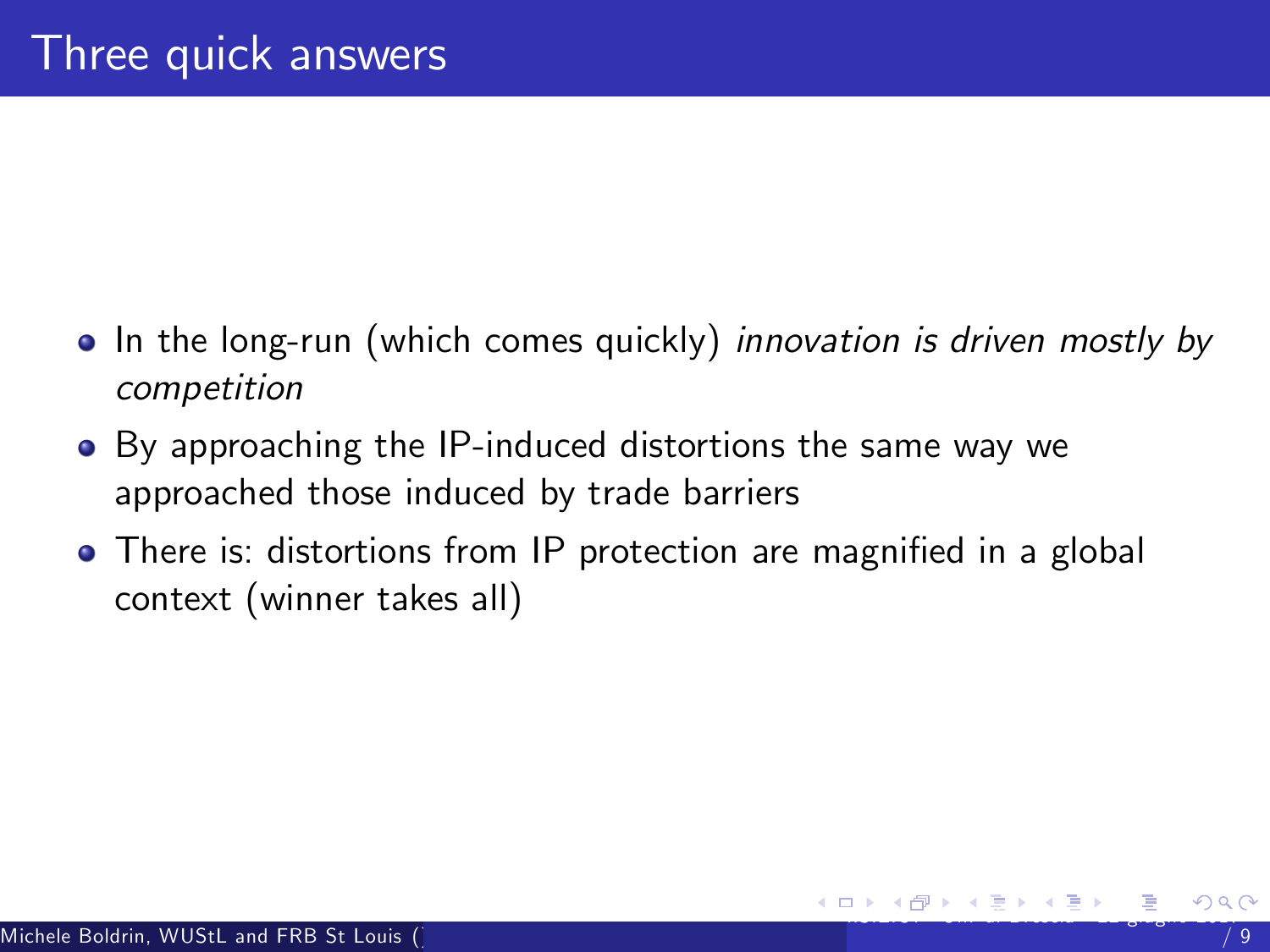<span id="page-7-0"></span>Bertrand vs Marshall: "New" Growth Theory wasted three decades to rediscover the wheel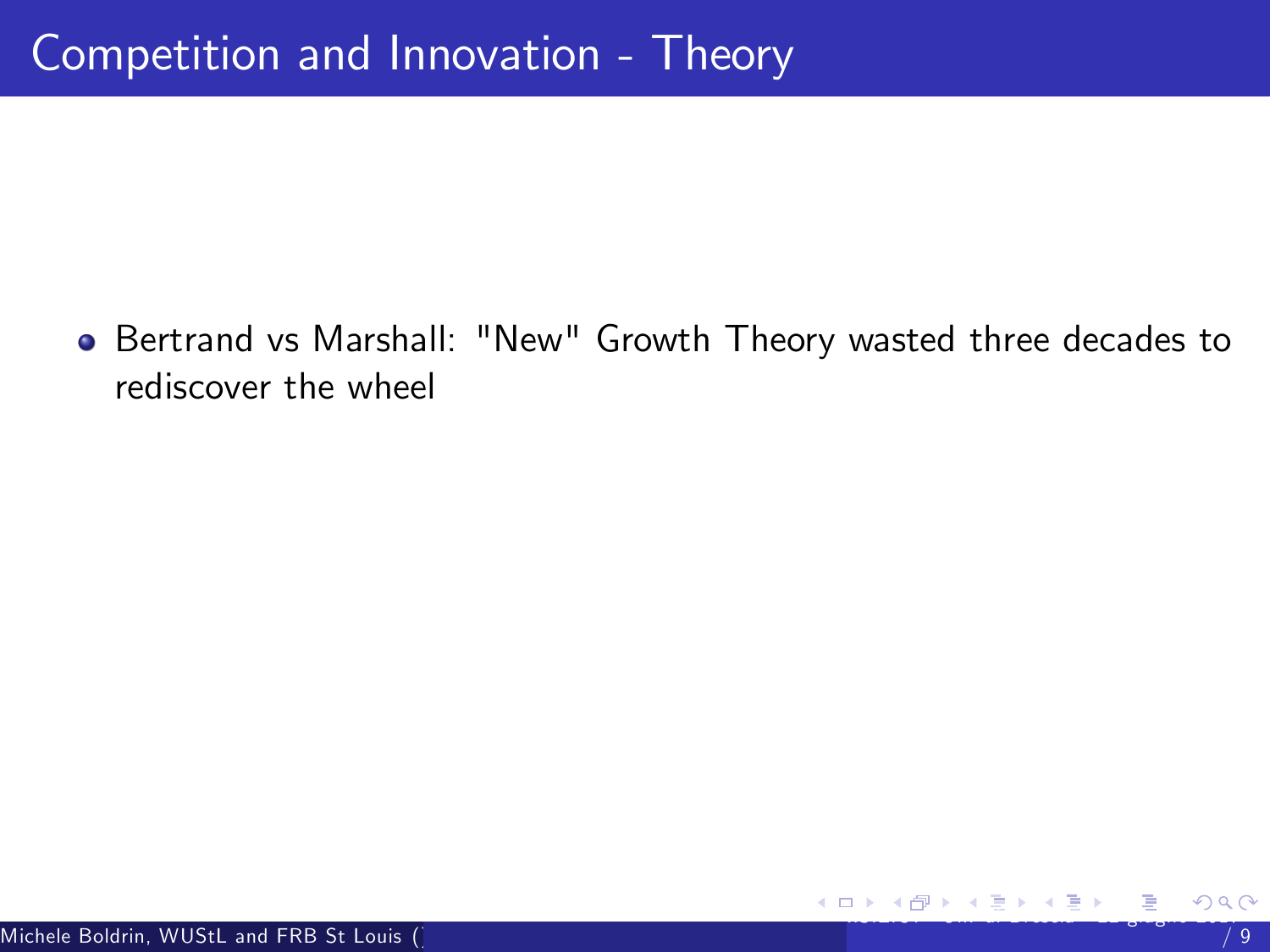- **Bertrand vs Marshall: "New" Growth Theory wasted three decades to** rediscover the wheel
- <span id="page-8-0"></span> $\bullet$  The theory had always been there: Marshall  $+$  Schumpeter  $+$  Plant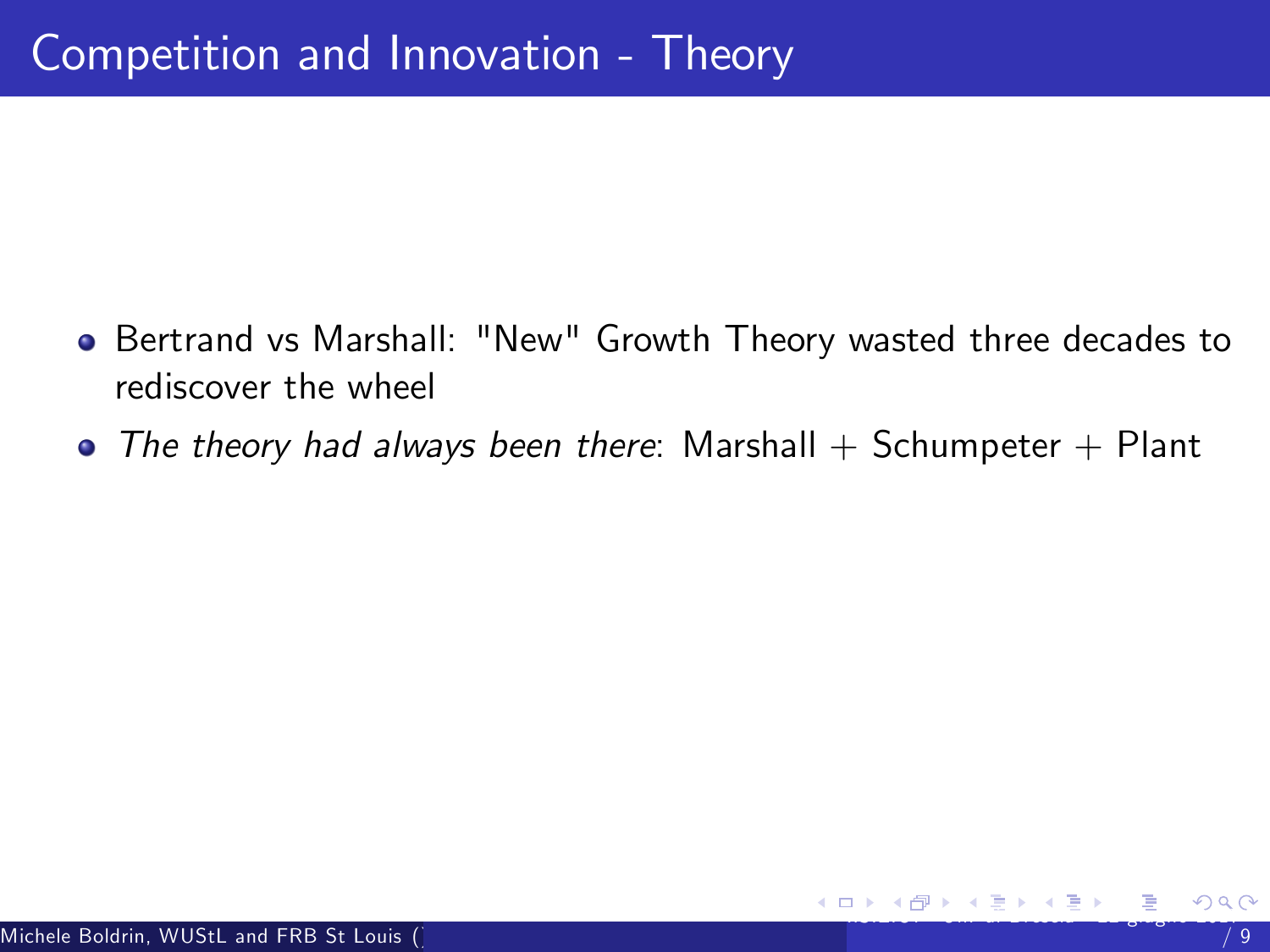- **Bertrand vs Marshall: "New" Growth Theory wasted three decades to** rediscover the wheel
- $\bullet$  The theory had always been there: Marshall  $+$  Schumpeter  $+$  Plant
- <span id="page-9-0"></span>**•** There is no competition without imitation cum improvement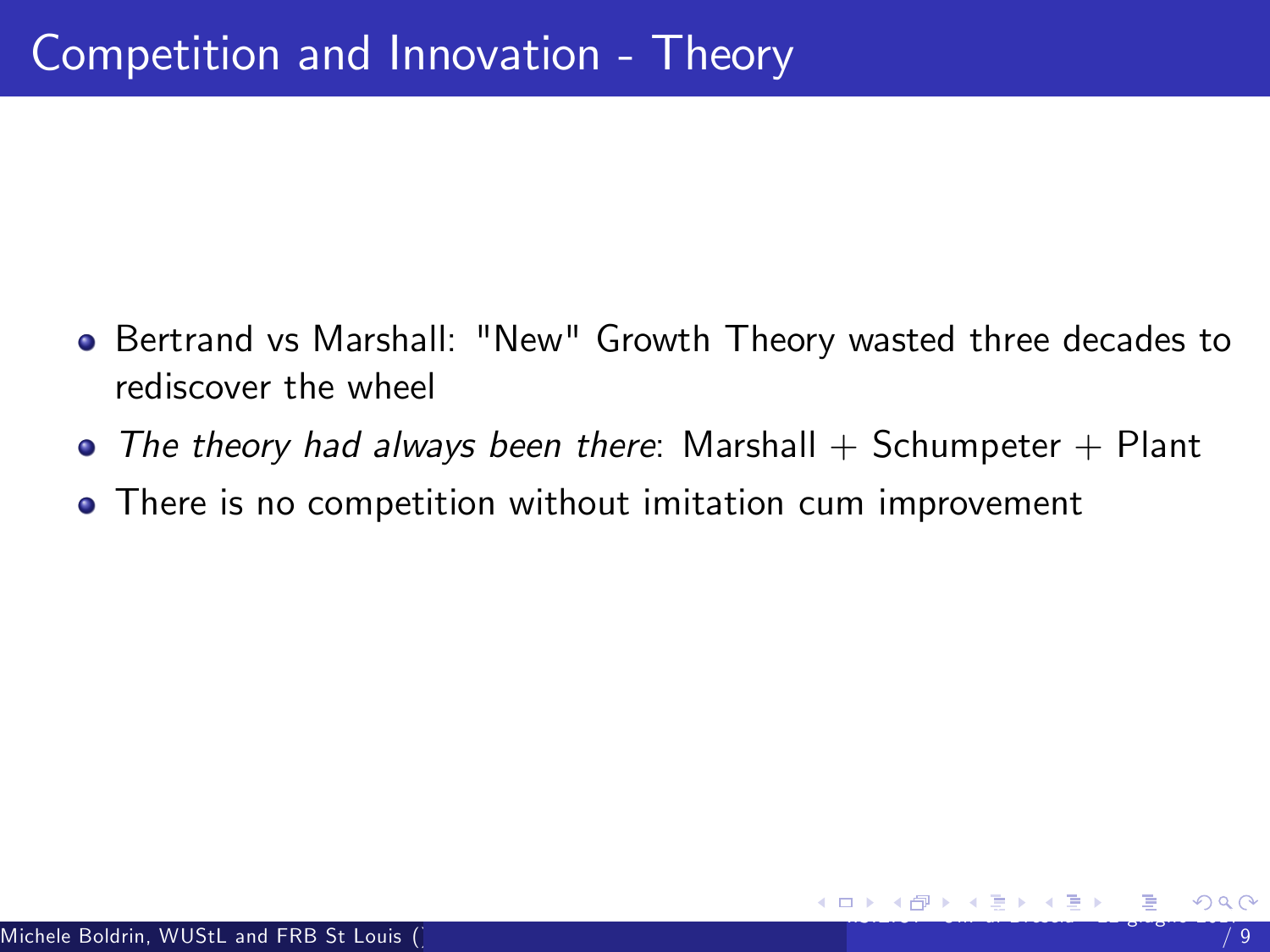- **Bertrand vs Marshall: "New" Growth Theory wasted three decades to** rediscover the wheel
- $\bullet$  The theory had always been there: Marshall  $+$  Schumpeter  $+$  Plant
- **•** There is no competition without imitation cum improvement
- <span id="page-10-0"></span>Without imitation cum improvement there is no growth and no further innovation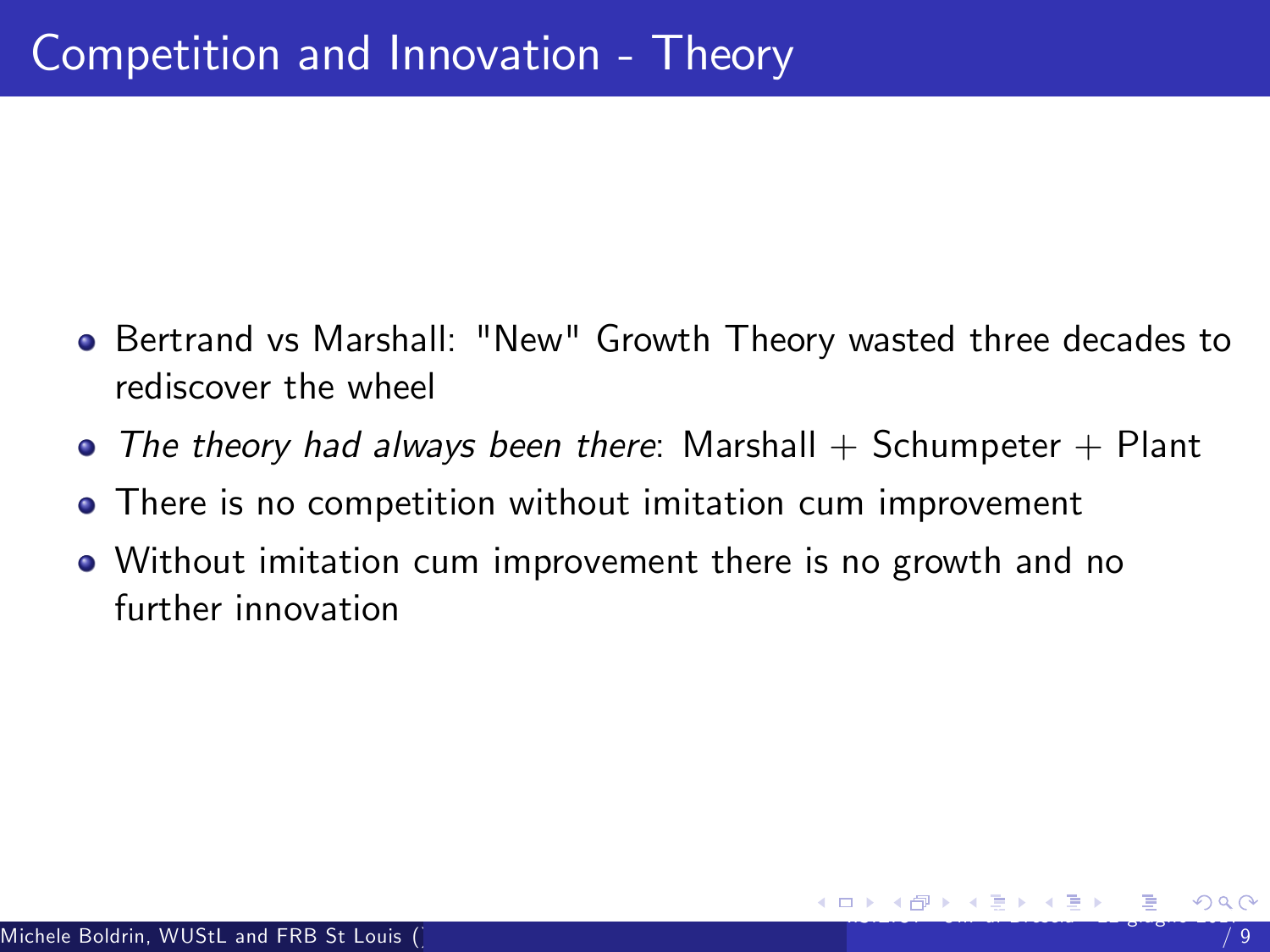<span id="page-11-0"></span>• Historical evidence is overwhelming: how many new industries were born out of patents?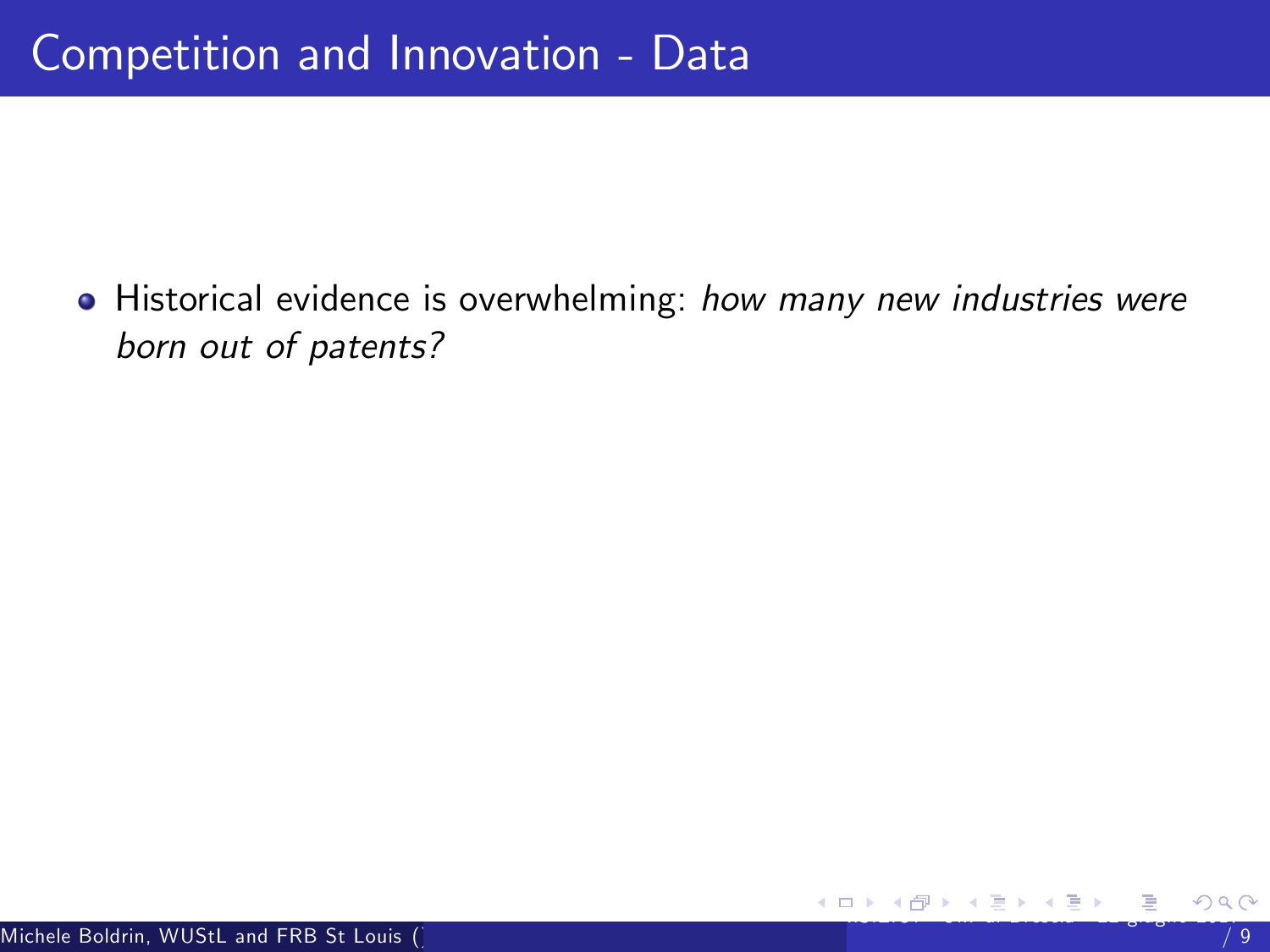- Historical evidence is overwhelming: how many new industries were born out of patents?
- <span id="page-12-0"></span>• Survey of recent empirical evidence in Cato PPP with Correa, Levine & Ornaghi (2013)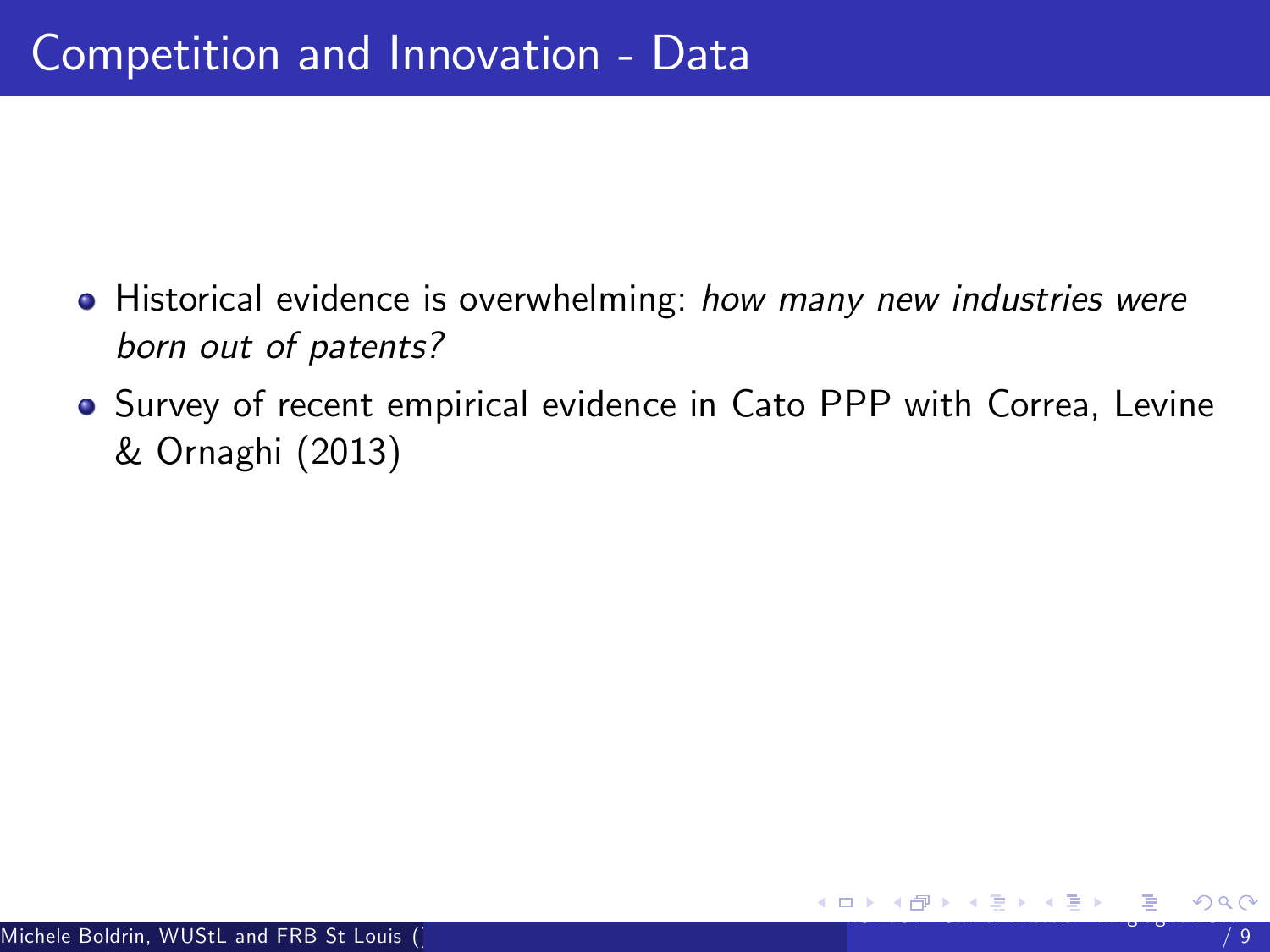- Historical evidence is overwhelming: how many new industries were born out of patents?
- **•** Survey of recent empirical evidence in Cato PPP with Correa, Levine & Ornaghi (2013)
- <span id="page-13-0"></span>Fact is that, after Stigler 1956, empirical research on the issue has dwindled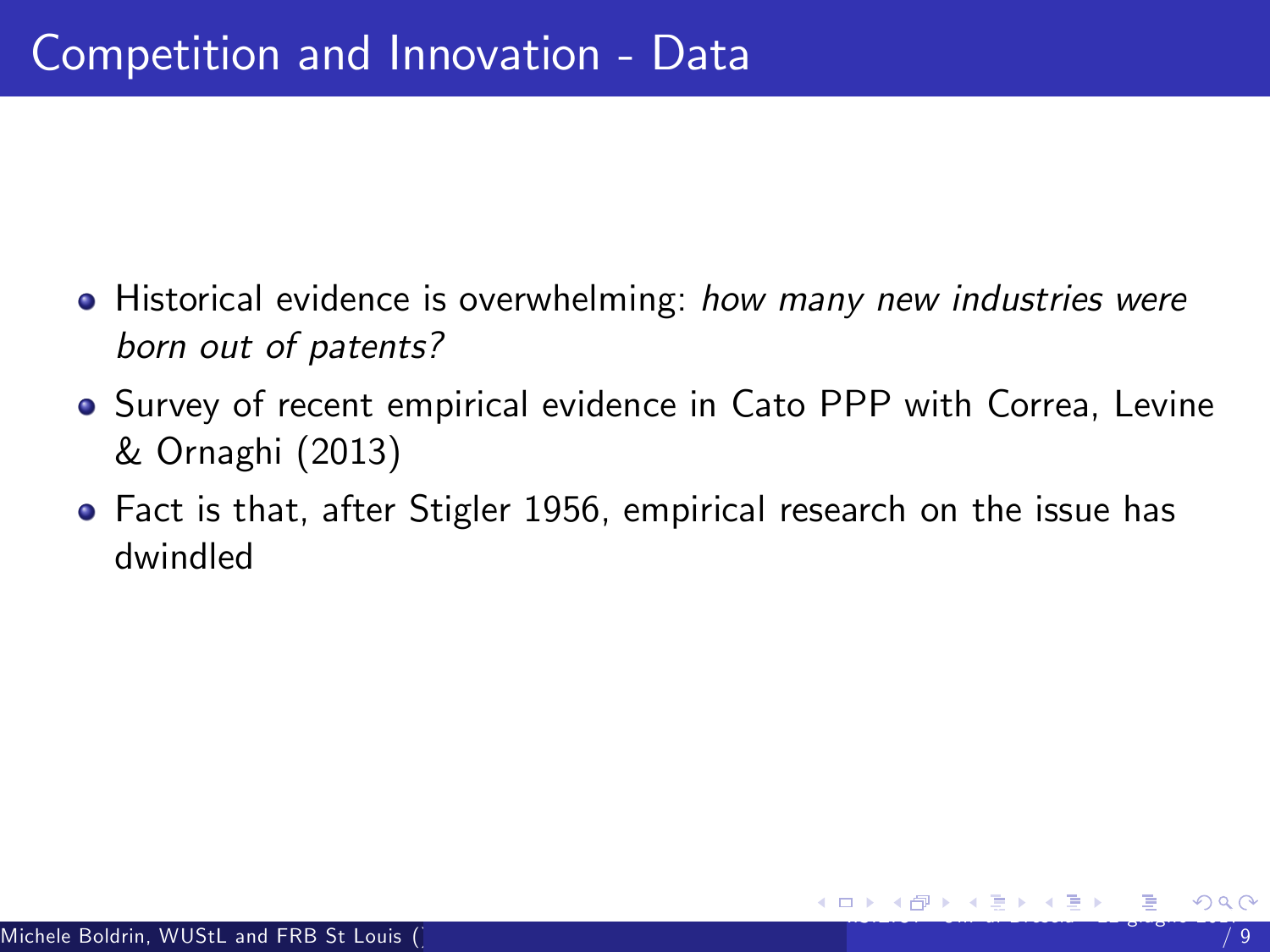- Historical evidence is overwhelming: how many new industries were born out of patents?
- Survey of recent empirical evidence in Cato PPP with Correa, Levine & Ornaghi (2013)
- Fact is that, after Stigler 1956, empirical research on the issue has dwindled
- <span id="page-14-0"></span>• The evidence on the legal and regulatory burden induced by IP is cumulating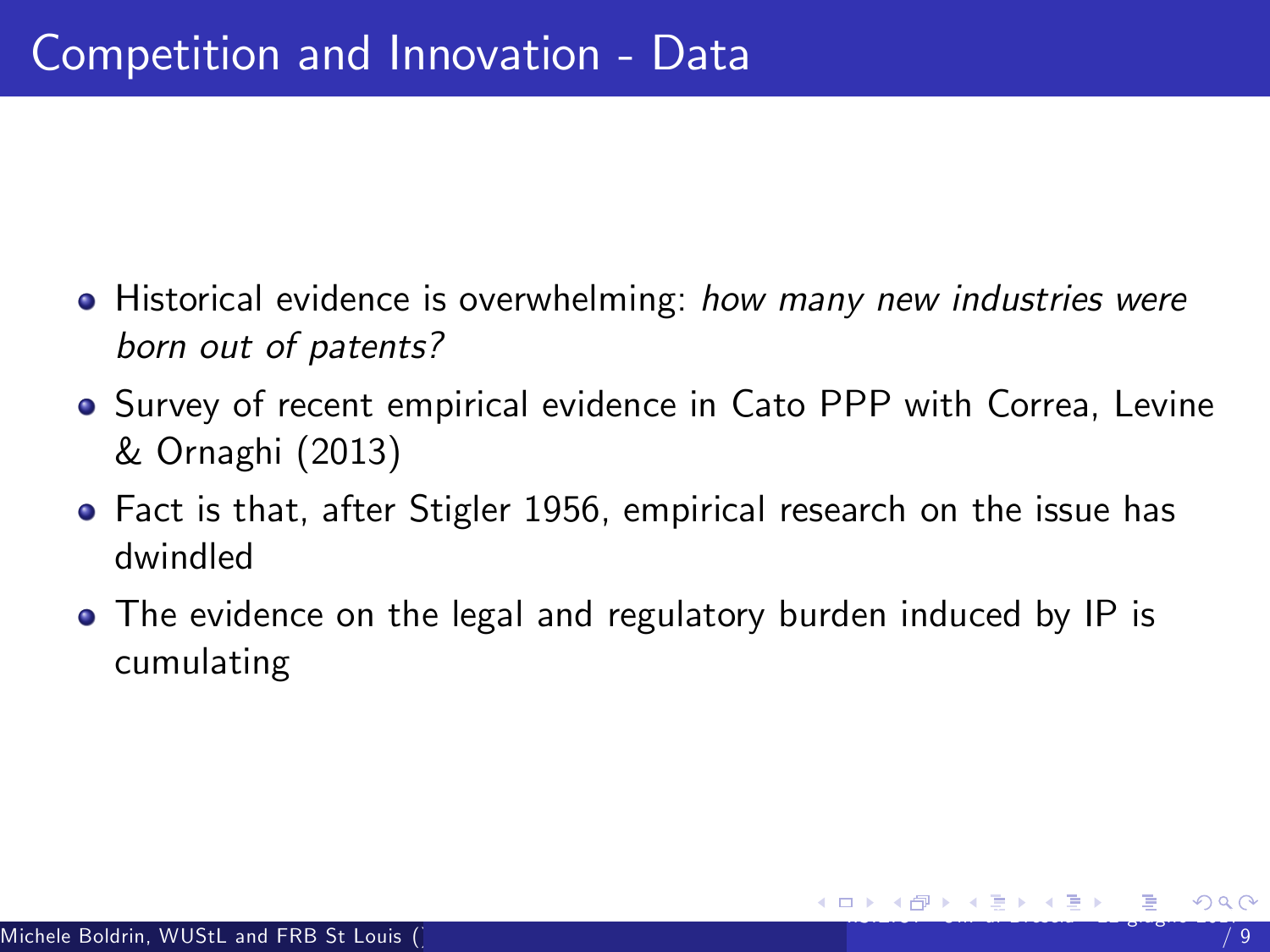<span id="page-15-0"></span>Because anti-trust is about fostering competition and free entry, connection is natural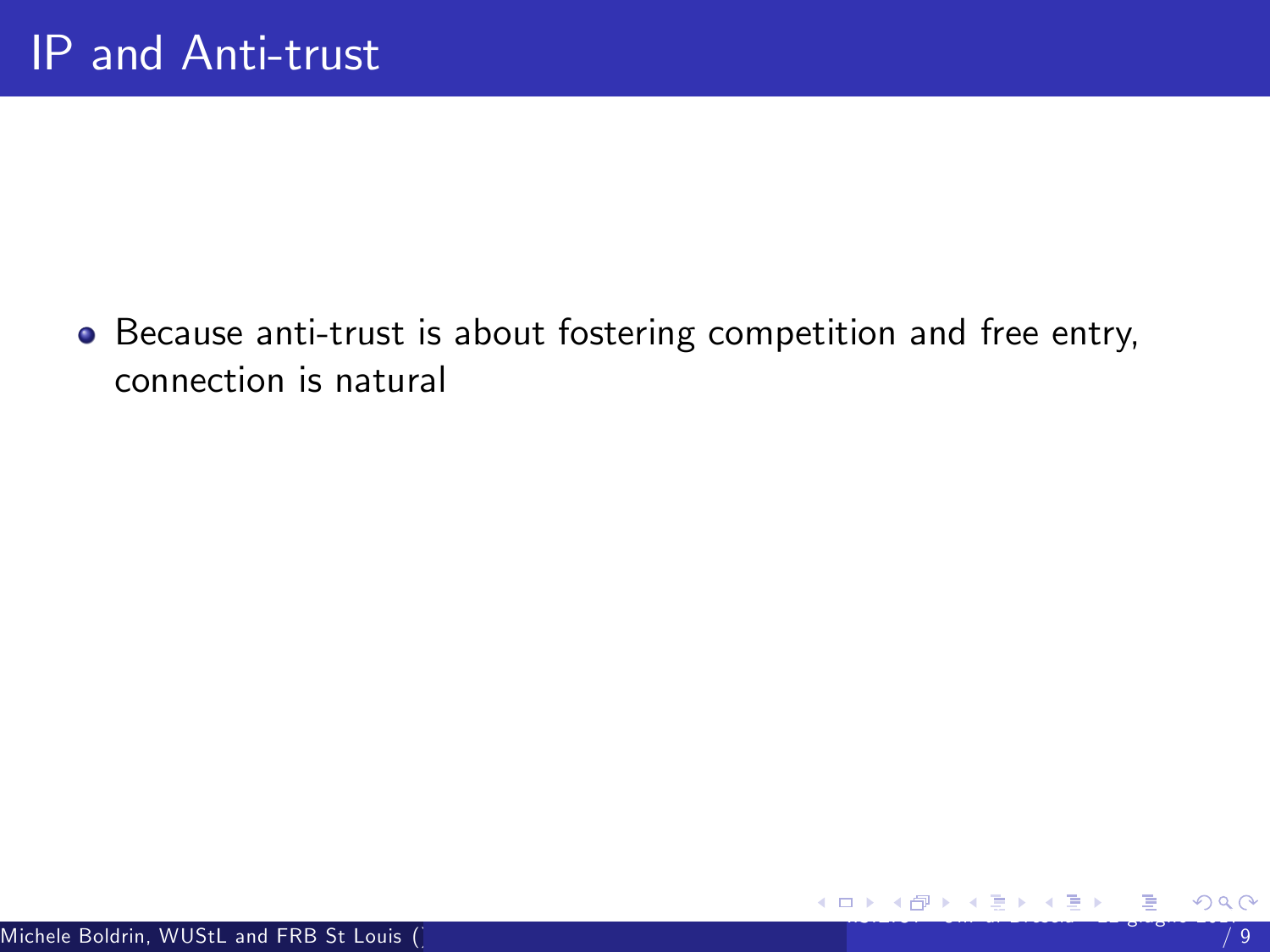- Because anti-trust is about fostering competition and free entry, connection is natural
- <span id="page-16-0"></span>Obstacle to both is rent-seeeking by mature industries/companies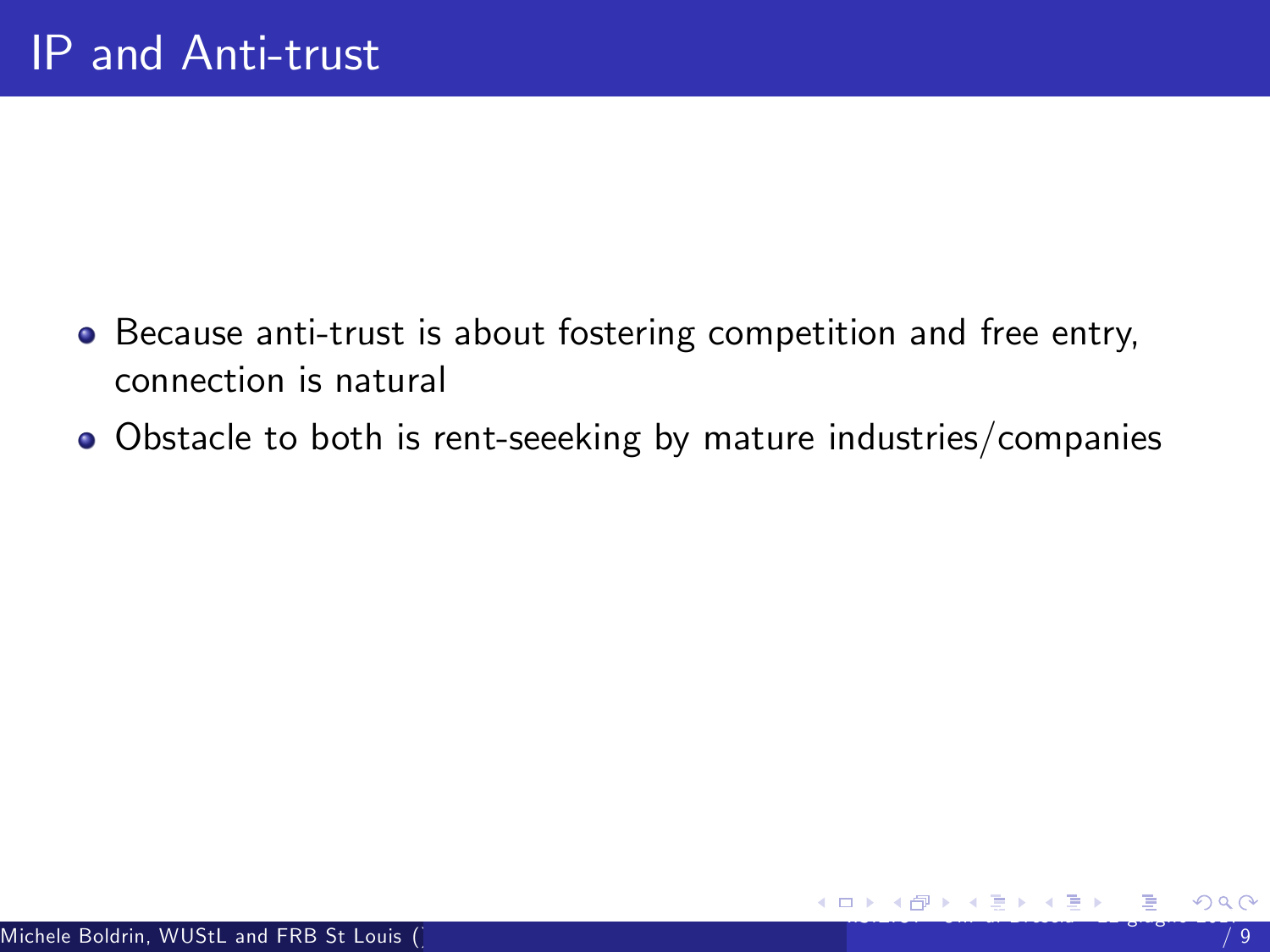- Because anti-trust is about fostering competition and free entry, connection is natural
- Obstacle to both is rent-seeeking by mature industries/companies
- <span id="page-17-0"></span>Anti-trust is vastly captured by insiders and vested interests.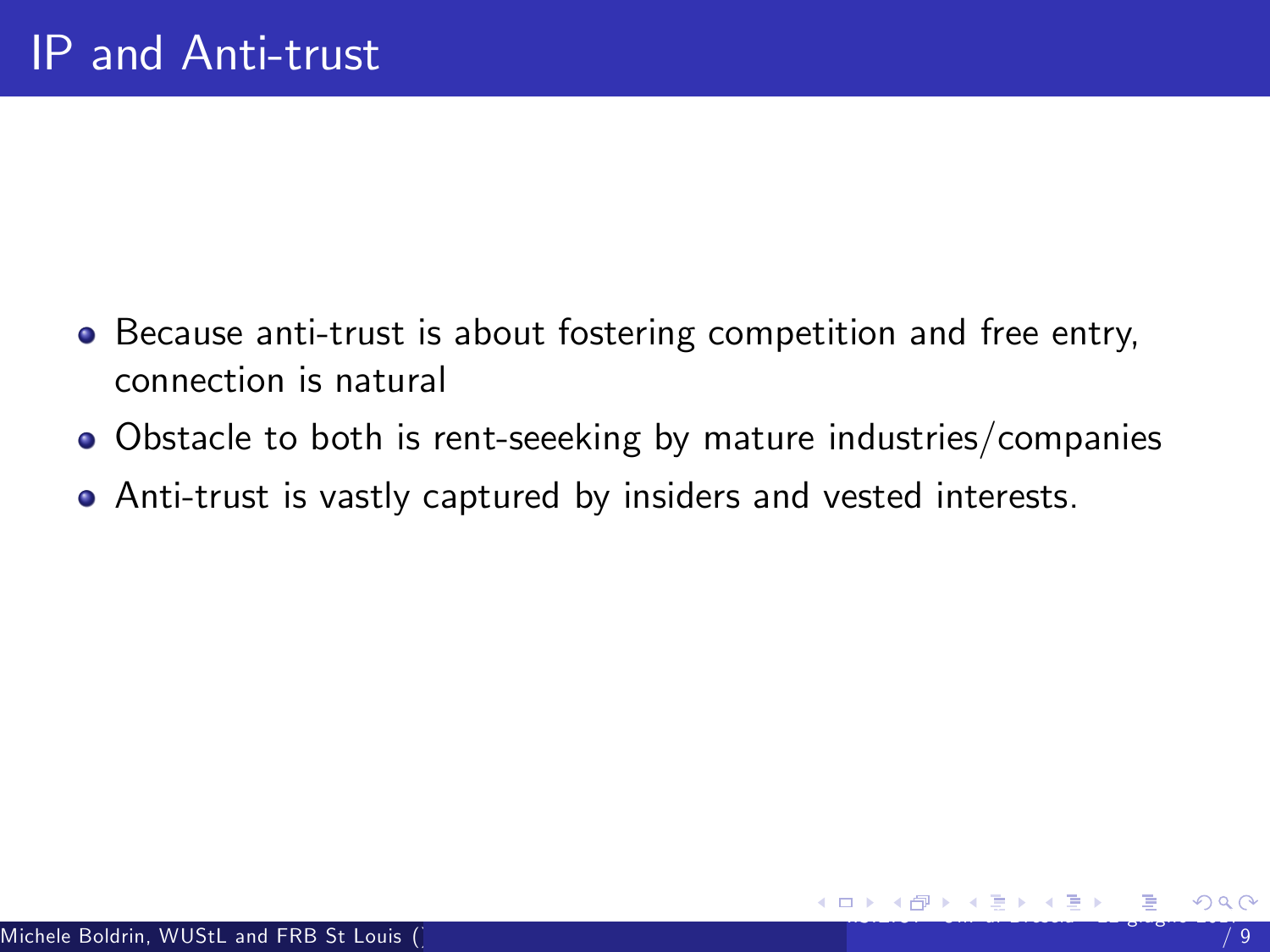- Because anti-trust is about fostering competition and free entry, connection is natural
- Obstacle to both is rent-seeeking by mature industries/companies
- Anti-trust is vastly captured by insiders and vested interests.
- <span id="page-18-0"></span>• The issue is, therefore, completely political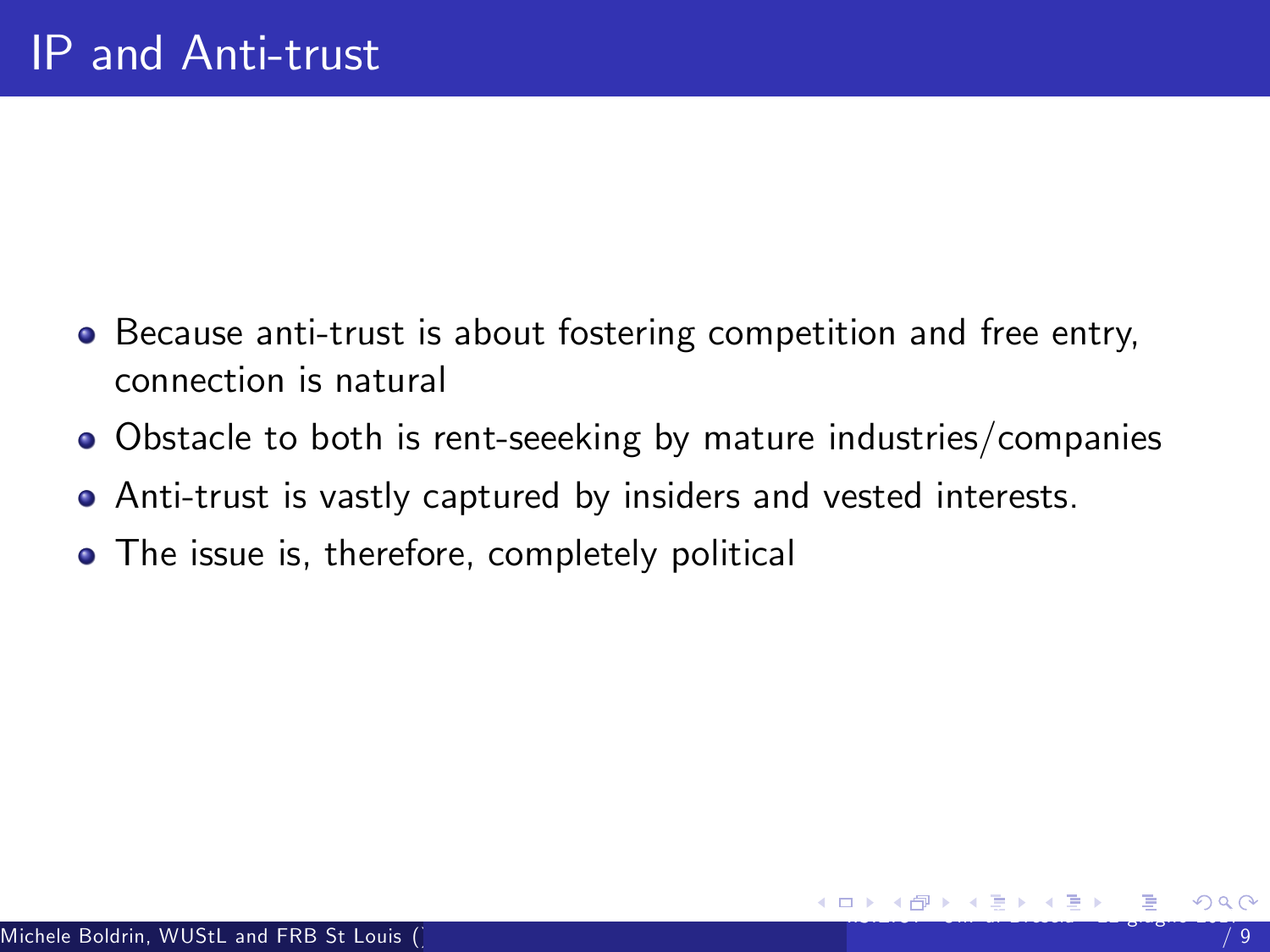- Because anti-trust is about fostering competition and free entry, connection is natural
- Obstacle to both is rent-seeeking by mature industries/companies
- Anti-trust is vastly captured by insiders and vested interests.
- The issue is, therefore, completely political
- <span id="page-19-0"></span>• I am not optimistic, at all. Especially for the USA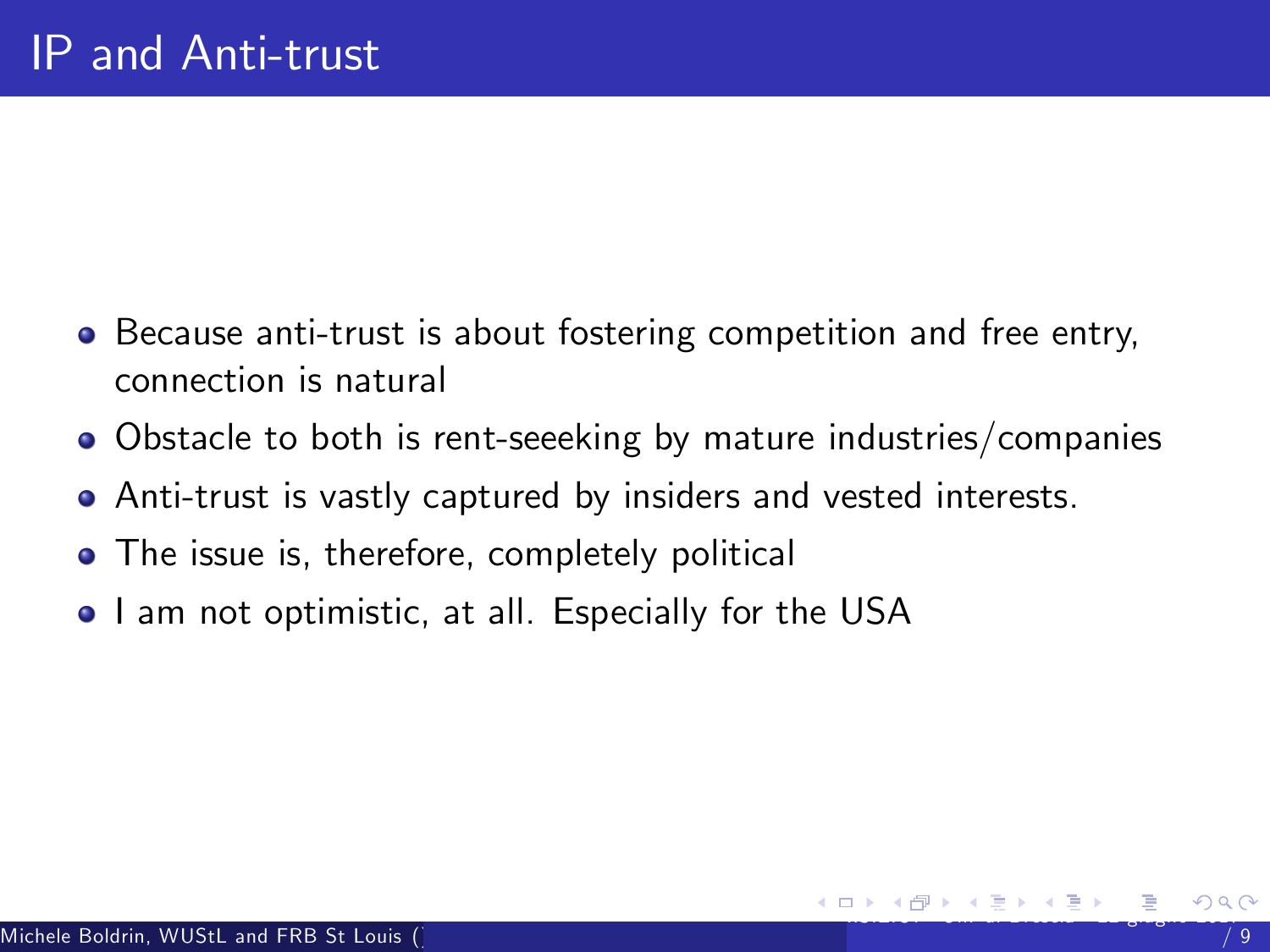- There is a deep analogy between IP "rights" and Trade "barriers": let's discuss it
- The analogy goes deeper: both are favorable to incumbents, to existing dominant firms
- And, having been around for a long time, neither can be dismantled rapidly
- <span id="page-20-0"></span>Hence, look at IP the same way we looked at trade barriers after WWII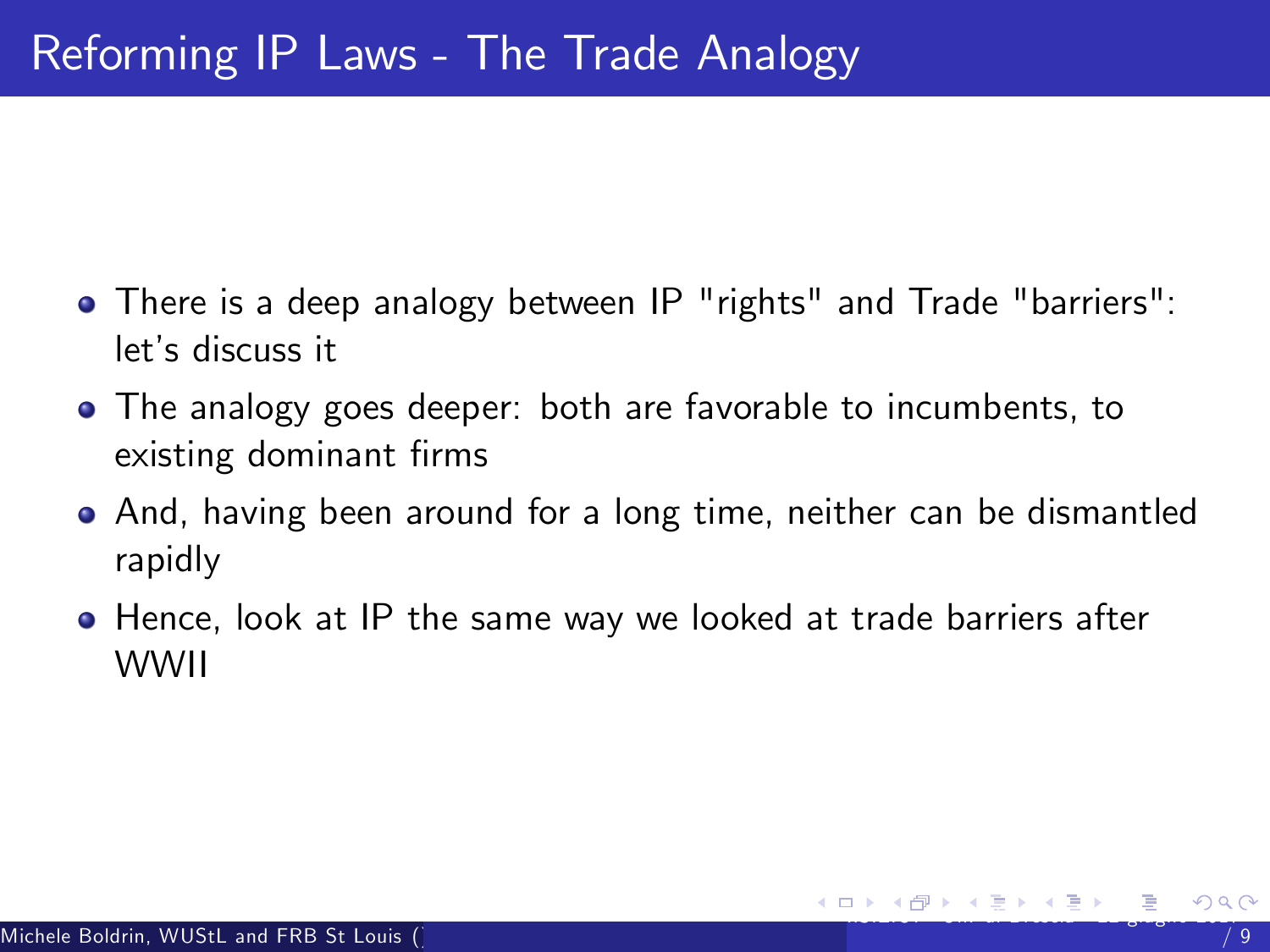<span id="page-21-0"></span>Slowly but surely, dismantle it. Get rid of patents and copyright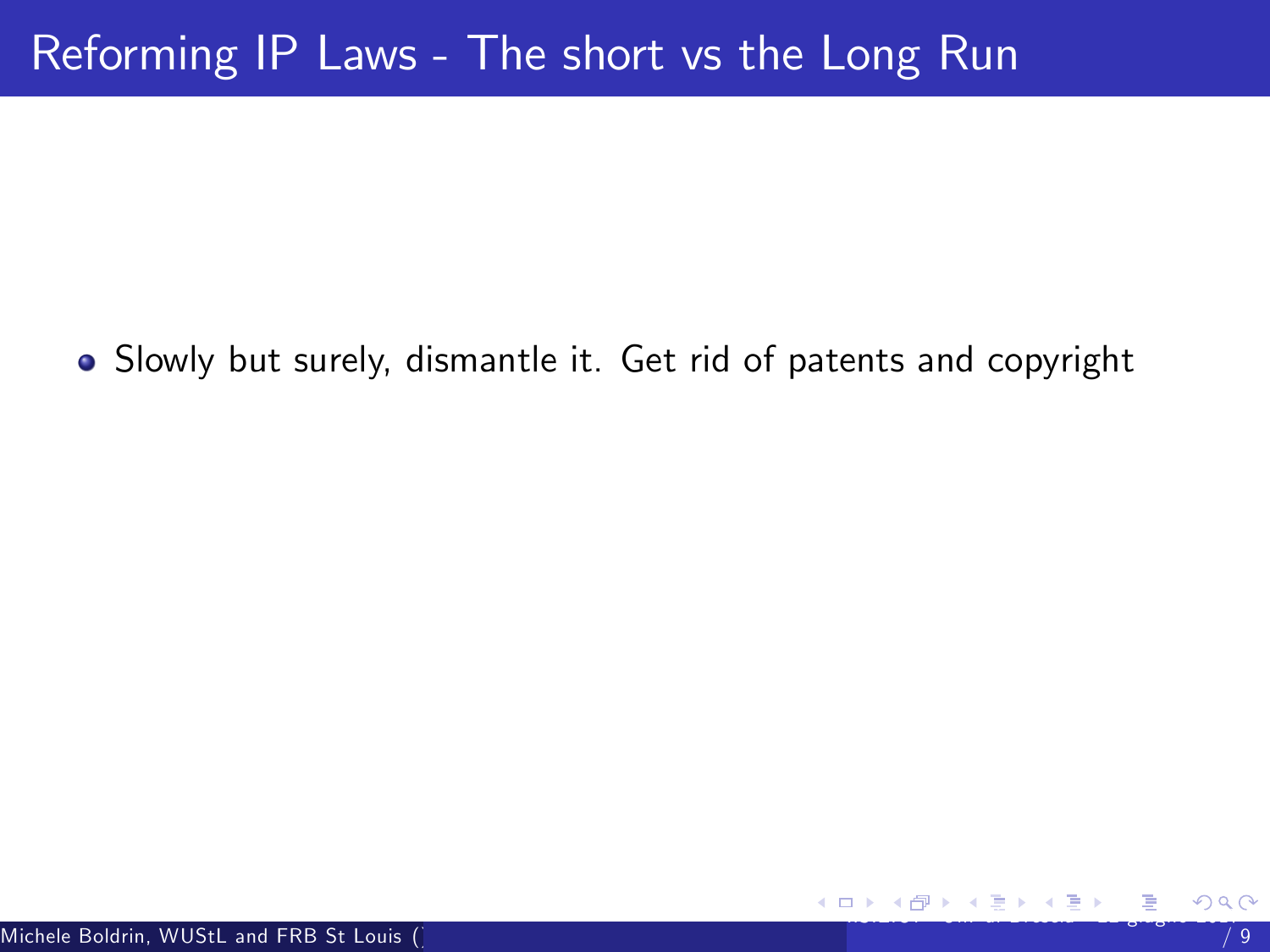- Slowly but surely, dismantle it. Get rid of patents and copyright
- <span id="page-22-0"></span>• In the short run focus on the obvious inefficiencies, mostly legal and regulatory constraints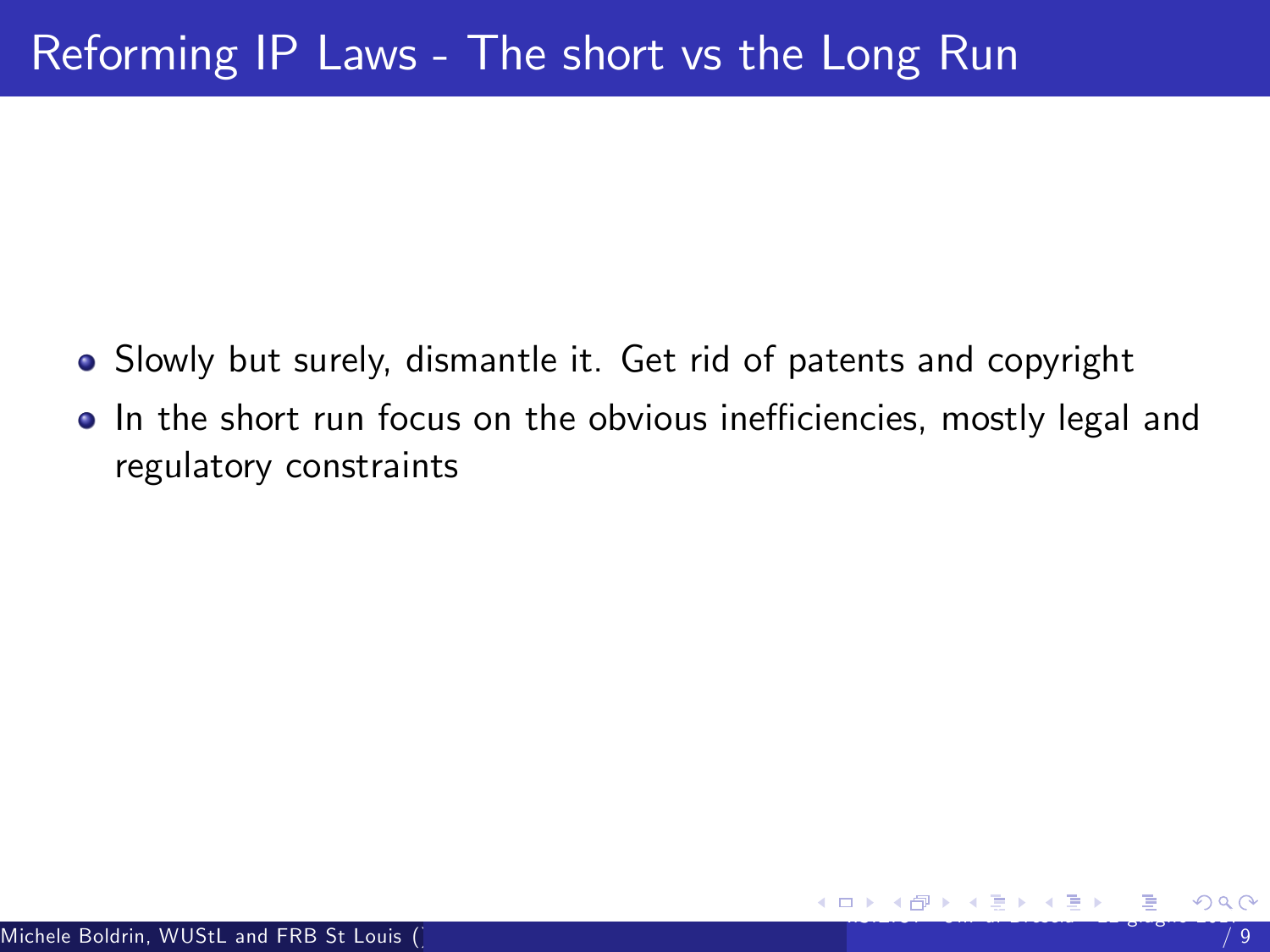- Slowly but surely, dismantle it. Get rid of patents and copyright
- In the short run focus on the obvious inefficiencies, mostly legal and regulatory constraints
- <span id="page-23-0"></span>• In the long run work on restricting, progressively, the breadth and width of IP rights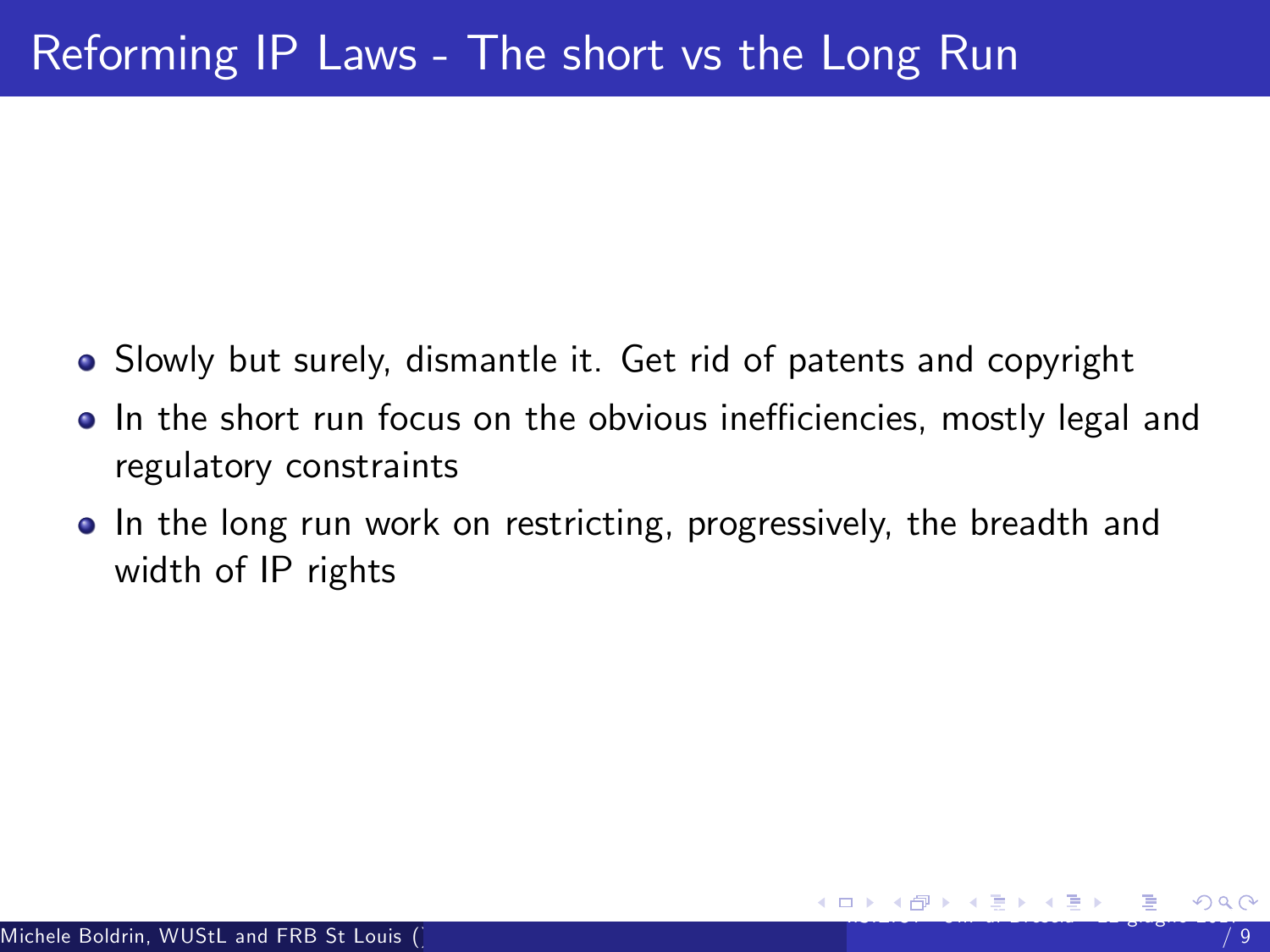## <span id="page-24-0"></span>**• IP creates monopoly power AND prevents imitation**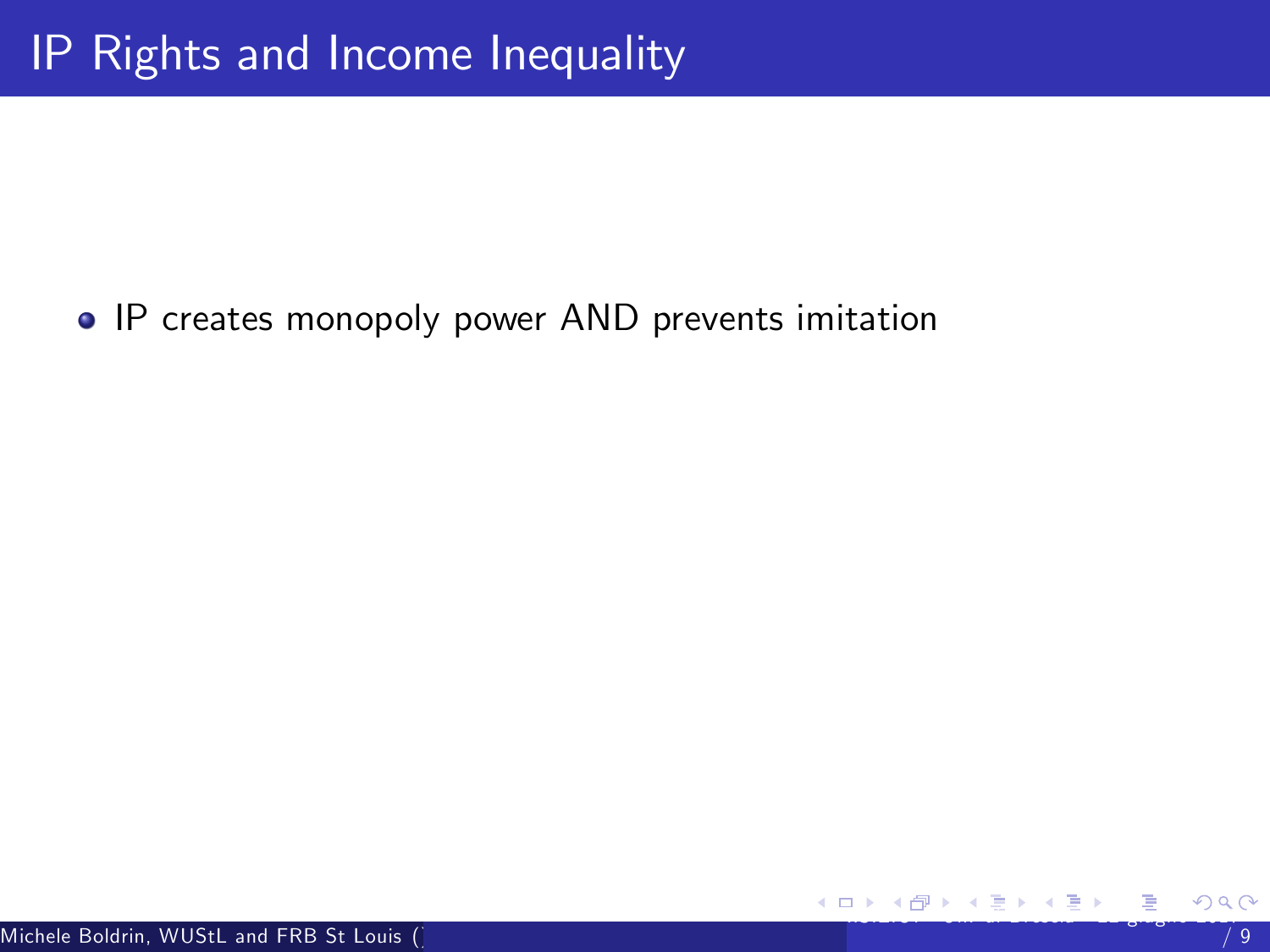- **IP creates monopoly power AND prevents imitation**
- <span id="page-25-0"></span>Prevention of imitation has a territorial dimension: in recent years it went from local to global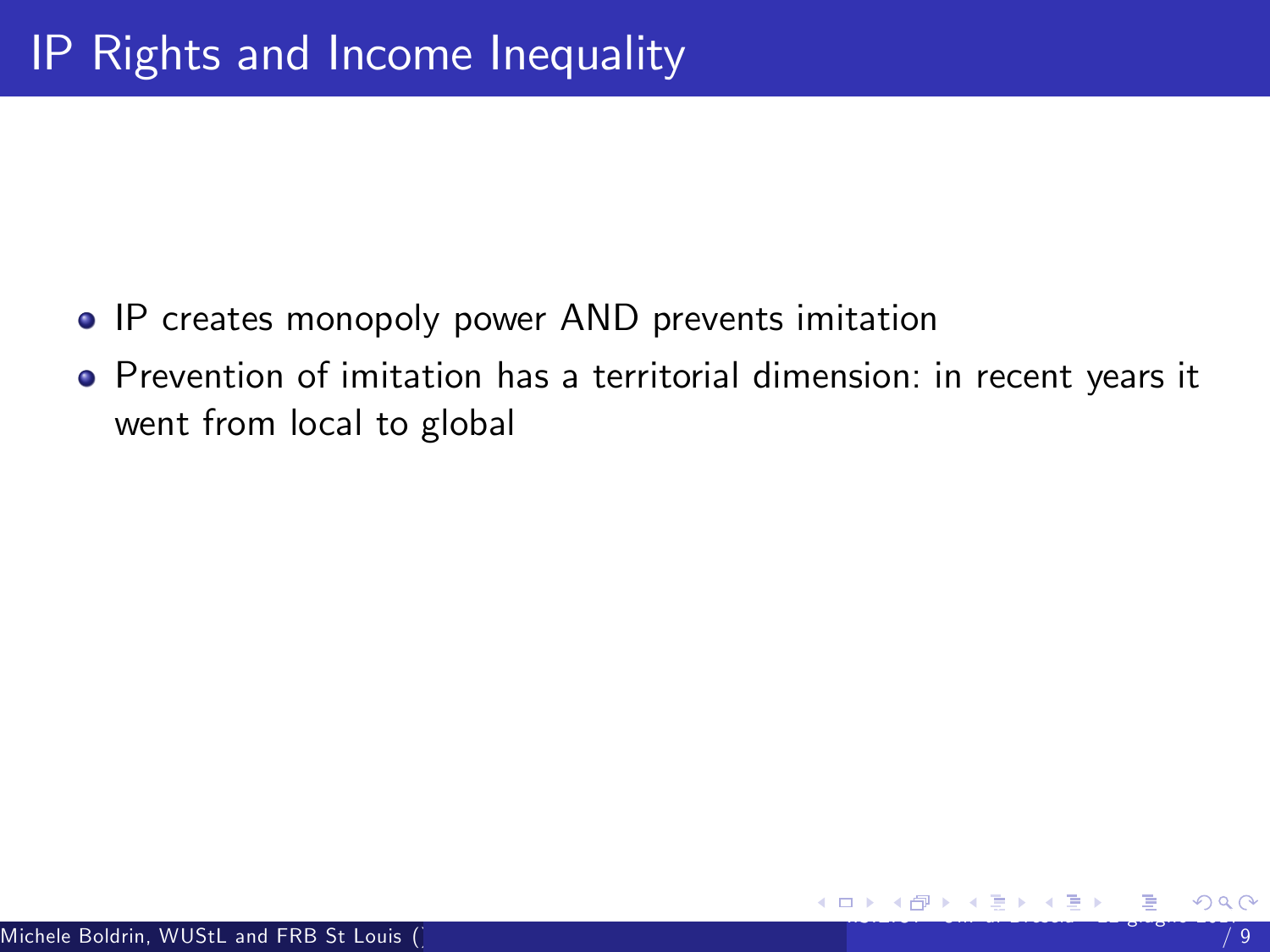- **IP creates monopoly power AND prevents imitation**
- Prevention of imitation has a territorial dimension: in recent years it went from local to global
- <span id="page-26-0"></span>• Imitation is CRUCIAL in allowing people to share in the social surplus of innovation